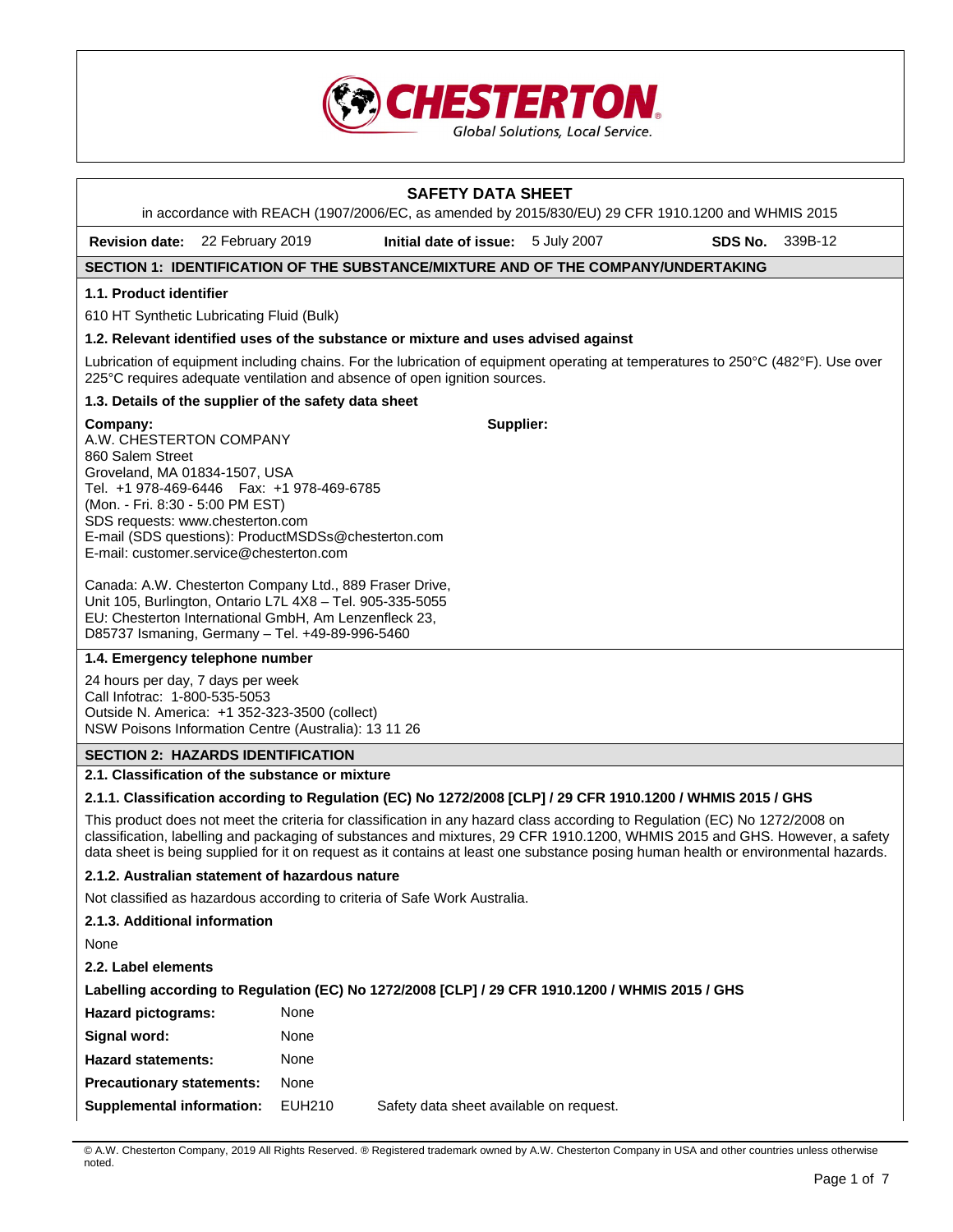| 2.3. Other hazards                                                                                                                                                                     |          |                                                      |                          |                                                                                                           |  |
|----------------------------------------------------------------------------------------------------------------------------------------------------------------------------------------|----------|------------------------------------------------------|--------------------------|-----------------------------------------------------------------------------------------------------------|--|
| None                                                                                                                                                                                   |          |                                                      |                          |                                                                                                           |  |
| <b>SECTION 3: COMPOSITION/INFORMATION ON INGREDIENTS</b>                                                                                                                               |          |                                                      |                          |                                                                                                           |  |
| 3.2. Mixtures                                                                                                                                                                          |          |                                                      |                          |                                                                                                           |  |
| Hazardous Ingredients <sup>1</sup>                                                                                                                                                     | % Wt.    | CAS No./<br>EC No.                                   | <b>REACH</b><br>Reg. No. | <b>CLP/GHS Classification</b>                                                                             |  |
| Baseoil - unspecified*                                                                                                                                                                 | $9 - 16$ | 64742-65-0/<br>265-169-7<br>64742-56-9/<br>265-159-2 | <b>NA</b>                | Asp. Tox. 1, H304                                                                                         |  |
| Other ingredients:                                                                                                                                                                     |          |                                                      |                          |                                                                                                           |  |
| Polyol ester                                                                                                                                                                           | 75-85    | 67762-52-1<br>267-021-7                              | <b>NA</b>                | Not classified                                                                                            |  |
|                                                                                                                                                                                        |          |                                                      |                          |                                                                                                           |  |
|                                                                                                                                                                                        |          |                                                      |                          |                                                                                                           |  |
| *Contains less than 3 % DMSO extract as measured by IP 346.                                                                                                                            |          |                                                      |                          |                                                                                                           |  |
| 1 Classified according to: • 29 CFR 1910.1200, 1915, 1916, 1917, Mass. Right-to-Know Law (ch. 40, M.G.LO. 111F)<br>• 1272/2008/EC, GHS, REACH<br>• WHMIS 2015<br>• Safe Work Australia |          |                                                      |                          |                                                                                                           |  |
| <b>SECTION 4: FIRST AID MEASURES</b>                                                                                                                                                   |          |                                                      |                          |                                                                                                           |  |
| 4.1. Description of first aid measures                                                                                                                                                 |          |                                                      |                          |                                                                                                           |  |
| Inhalation:<br>Remove to fresh air. If not breathing, administer artificial respiration. Contact physician.                                                                            |          |                                                      |                          |                                                                                                           |  |
| <b>Skin contact:</b>                                                                                                                                                                   |          |                                                      |                          | Wash skin with soap and water. Remove contaminated clothing. Consult physician if irritation develops.    |  |
| Eye contact:                                                                                                                                                                           |          |                                                      |                          | Flush eyes for at least 15 minutes with large amounts of water. Contact physician if irritation persists. |  |
| Ingestion:                                                                                                                                                                             |          |                                                      |                          | Do not induce vomiting. If person is conscious, rinse mouth with water. Contact physician immediately.    |  |
| <b>Protection of first-aiders:</b><br>No special precautions.                                                                                                                          |          |                                                      |                          |                                                                                                           |  |
| 4.2. Most important symptoms and effects, both acute and delayed                                                                                                                       |          |                                                      |                          |                                                                                                           |  |
| Direct contact may cause eye irritation. Prolonged or repeated skin contact may cause mild skin irritation. Mists may cause irritation<br>of the respiratory tract.                    |          |                                                      |                          |                                                                                                           |  |
| 4.3. Indication of any immediate medical attention and special treatment needed                                                                                                        |          |                                                      |                          |                                                                                                           |  |
| Treat symptoms.                                                                                                                                                                        |          |                                                      |                          |                                                                                                           |  |
| <b>SECTION 5: FIREFIGHTING MEASURES</b>                                                                                                                                                |          |                                                      |                          |                                                                                                           |  |
| 5.1. Extinguishing media                                                                                                                                                               |          |                                                      |                          |                                                                                                           |  |
| Suitable extinguishing media:<br>Carbon dioxide, dry chemical, water fog or water spray                                                                                                |          |                                                      |                          |                                                                                                           |  |
| Unsuitable extinguishing media: High volume water jet                                                                                                                                  |          |                                                      |                          |                                                                                                           |  |
| 5.2. Special hazards arising from the substance or mixture                                                                                                                             |          |                                                      |                          |                                                                                                           |  |
| Container may rupture from gas generation when exposed to intense heat. Hazardous combustion products may include: Carbon<br>Monoxide, oxides of Nitrogen and Phosphorus.              |          |                                                      |                          |                                                                                                           |  |
| 5.3. Advice for firefighters                                                                                                                                                           |          |                                                      |                          |                                                                                                           |  |
| Cool exposed containers with water. Recommend Firefighters wear self-contained breathing apparatus.                                                                                    |          |                                                      |                          |                                                                                                           |  |
| <b>Flammability Classification:</b>                                                                                                                                                    |          |                                                      |                          |                                                                                                           |  |
| <b>HAZCHEM Emergency Action Code:</b><br>2 Z                                                                                                                                           |          |                                                      |                          |                                                                                                           |  |
| <b>SECTION 6: ACCIDENTAL RELEASE MEASURES</b>                                                                                                                                          |          |                                                      |                          |                                                                                                           |  |
| 6.1. Personal precautions, protective equipment and emergency procedures                                                                                                               |          |                                                      |                          |                                                                                                           |  |
| Utilize exposure controls and personal protection as specified in Section 8.                                                                                                           |          |                                                      |                          |                                                                                                           |  |
| <b>6.2. Environmental Precautions</b>                                                                                                                                                  |          |                                                      |                          |                                                                                                           |  |
| Keep out of sewers, streams and waterways.                                                                                                                                             |          |                                                      |                          |                                                                                                           |  |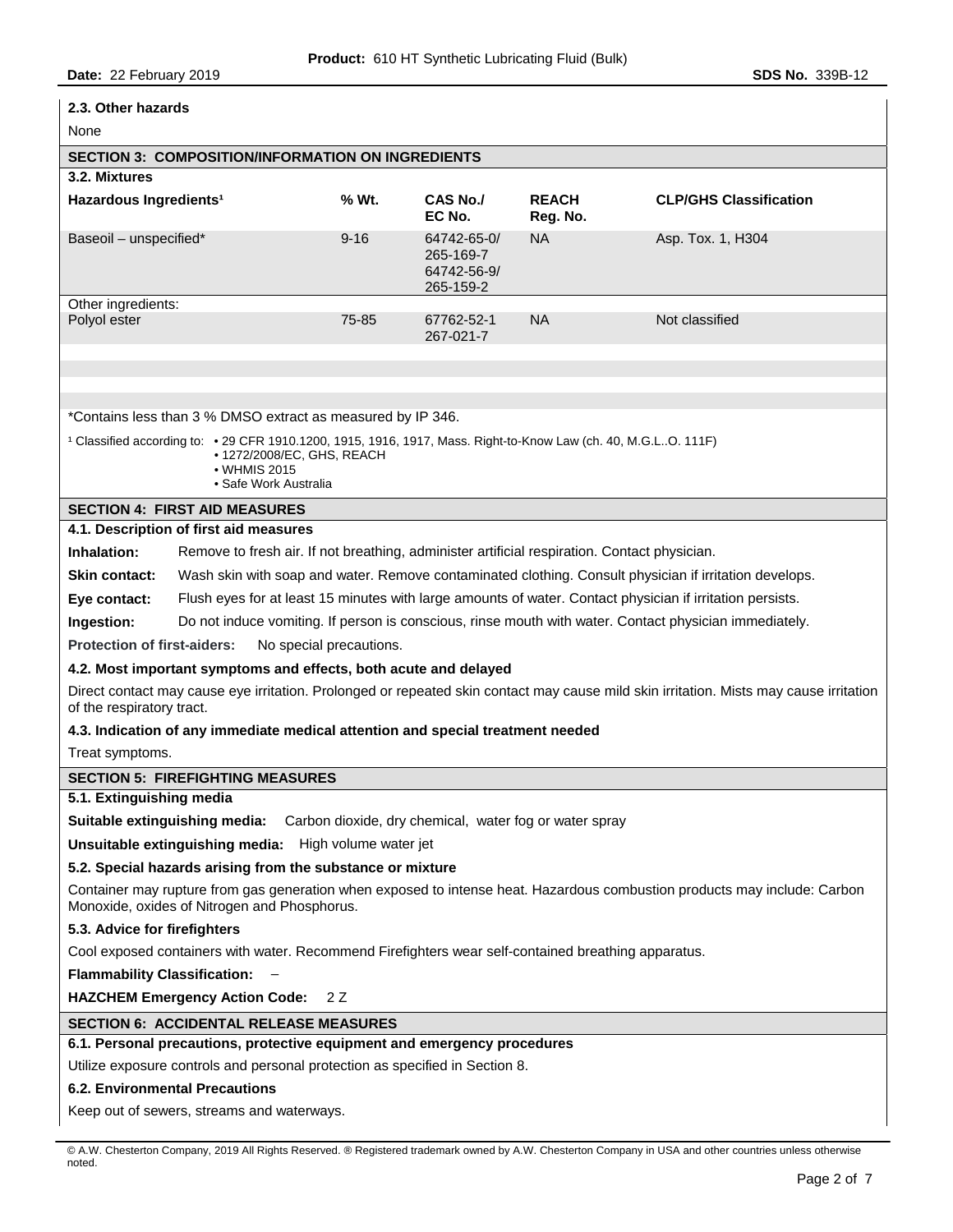## **6.3. Methods and material for containment and cleaning up**

Contain spill to a small area. Surface may be slippery. Pick up with absorbent material (sand, sawdust, clay, etc.) and place in a suitable container for disposal.

#### **6.4. Reference to other sections**

Refer to section 13 for disposal advice.

### **SECTION 7: HANDLING AND STORAGE**

# **7.1. Precautions for safe handling**

Utilize exposure controls and personal protection as specified in Section 8. As with any product involved with moving equipment, care is recommended. If in doubt, stop equipment prior to application.

#### **7.2. Conditions for safe storage, including any incompatibilities**

Store in a cool, dry and well-ventilated area.

#### **7.3. Specific end use(s)**

Use over 225°C requires adequate ventilation and absence of open ignition sources.

### **SECTION 8: EXPOSURE CONTROLS/PERSONAL PROTECTION**

#### **8.1. Control parameters**

## **Occupational exposure limit values**

| Ingredients           | <b>OSHA PEL</b> |                          | <b>ACGIH TLV2</b>        |                   | UK WEL <sup>3</sup>      |                   | <b>AUSTRALIA ES<sup>4</sup></b> |      |
|-----------------------|-----------------|--------------------------|--------------------------|-------------------|--------------------------|-------------------|---------------------------------|------|
|                       | ppm             | mg/m`                    | ppm                      | mq/m <sup>3</sup> | ppm                      | mq/m <sup>3</sup> | ppm                             | mg/m |
| Baseoil - unspecified | (mist)          |                          | (mist)                   | ∽<br>ບ            | $\overline{\phantom{0}}$ | $\qquad \qquad -$ | (mist)                          | 5    |
| Polvol ester          | -               | $\overline{\phantom{0}}$ | $\overline{\phantom{0}}$ | -                 | $\overline{\phantom{0}}$ |                   |                                 | -    |

<sup>1</sup> United States Occupational Health & Safety Administration permissible exposure limits

² American Conference of Governmental Industrial Hygienists threshold limit values

³ EH40 Workplace exposure limits, Health & Safety Executive

⁴ Adopted National Exposure Standards for Atmospheric Contaminants in the Occupational Environment [NOHSC:1003]

#### **Biological limit values**

Not available

**Derived No Effect Level (DNEL) according to Regulation (EC) No 1907/2006:** 

#### **Workers**

Not available

#### **Predicted No Effect Concentration (PNEC) according to Regulation (EC) No 1907/2006:**

Not available

# **8.2. Exposure controls 8.2.1. Engineering measures**  No special requirements. If using under extreme heat or creating mist, use local exhaust. **8.2.2. Individual protection measures Respiratory protection:** Not normally needed. If exposure limits are exceeded, use approved organic vapor/oil mist respirator. **Protective gloves:** Chemical resistant gloves (e.g. neoprene, nitrile). **Eye and face protection:** Safety glasses **Other:** Long sleeves, long pants and good personal hygiene to minimize skin contact. **8.2.3. Environmental exposure controls**

Refer to sections 6 and 12.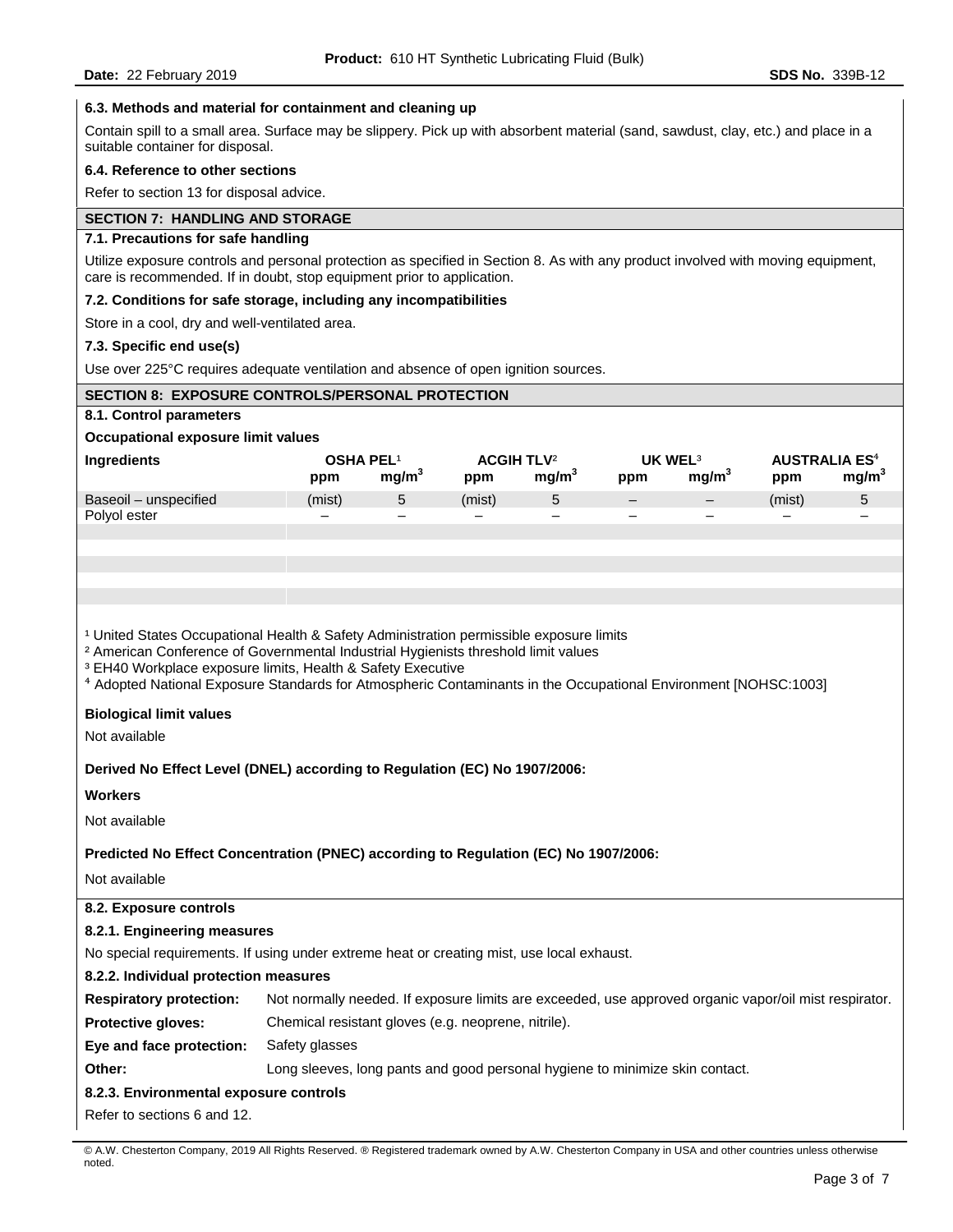**Date:** 22 February 2019 **SDS No. 339B-12** 

# **SECTION 9: PHYSICAL AND CHEMICAL PROPERTIES 9.1. Information on basic physical and chemical properties Physical state Contract Contract Contract Contract Contract Colour** *mild* **colour threshold and the modata available contract Colour for amber contract Colour for an available colour for the shold** clear, yellow to amber **Initial boiling point not determined Vapour pressure @ 20°C** and determined **Melting point not determined Melting point not determined Melting point Melting point** *not determined not determined* **Melting point** not determined **% Aromatics by weight** not determined **% Volatile (by volume)** none **pH** not applicable **Flash point** 225°C (437°F) **Relative density** 0.96 kg/l **Method** Cleveland Open Cup **Weight per volume** 8.01 lbs/gal **Viscosity** 478 cSt @ 40°C **Coefficient (water/oil)** < 1 **Autoignition temperature** not determined **Vapour density (air=1)** > 1 **Decomposition temperature** not determined **Rate of evaporation (ether=1)** < 1 **Upper/lower flammability or explosive limits**  not determined **Solubility in water** not determined **Flammability (solid, gas)** not applicable **Oxidising properties** not applicable **Explosive properties** not applicable **9.2. Other information**  None **SECTION 10: STABILITY AND REACTIVITY 10.1. Reactivity**  None known **10.2. Chemical stability**  Stable under normal conditions. **10.3. Possibility of hazardous reactions**  No dangerous reactions known under conditions of normal use. **10.4. Conditions to avoid**  Extreme heat above 250°C (482°F). **10.5. Incompatible materials**  Strong acids and strong oxidizers like liquid Chlorine and concentrated Oxygen. **10.6. Hazardous decomposition products**  No additional hazardous decomposition products were identified other than the combustion products identified in Section 5 of this SDS. **SECTION 11: TOXICOLOGICAL INFORMATION 11.1. Information on toxicological effects Primary route of exposure under normal use:**  Skin and eye contact. **Acute toxicity - Oral:** ATE-mix > 2000 mg/kg. Based on test data from similar products, review of component data, or a combination of these sources. **Dermal:** ATE-mix > 2000 mg/kg. Based on test data from similar products, review of component data, or a combination of these sources. **Inhalation:** No information available **Skin corrosion/irritation:** Not expected to result in significant irritation. **Serious eye damage/ irritation:**  Direct contact may cause mild eye irritation. Based on test data from similar products, review of component data, or a combination of these sources. **Respiratory or skin sensitisation:**  No known effects. **Germ cell mutagenicity:** Baseoil: expected to be non-mutagenic based on data from similar materials.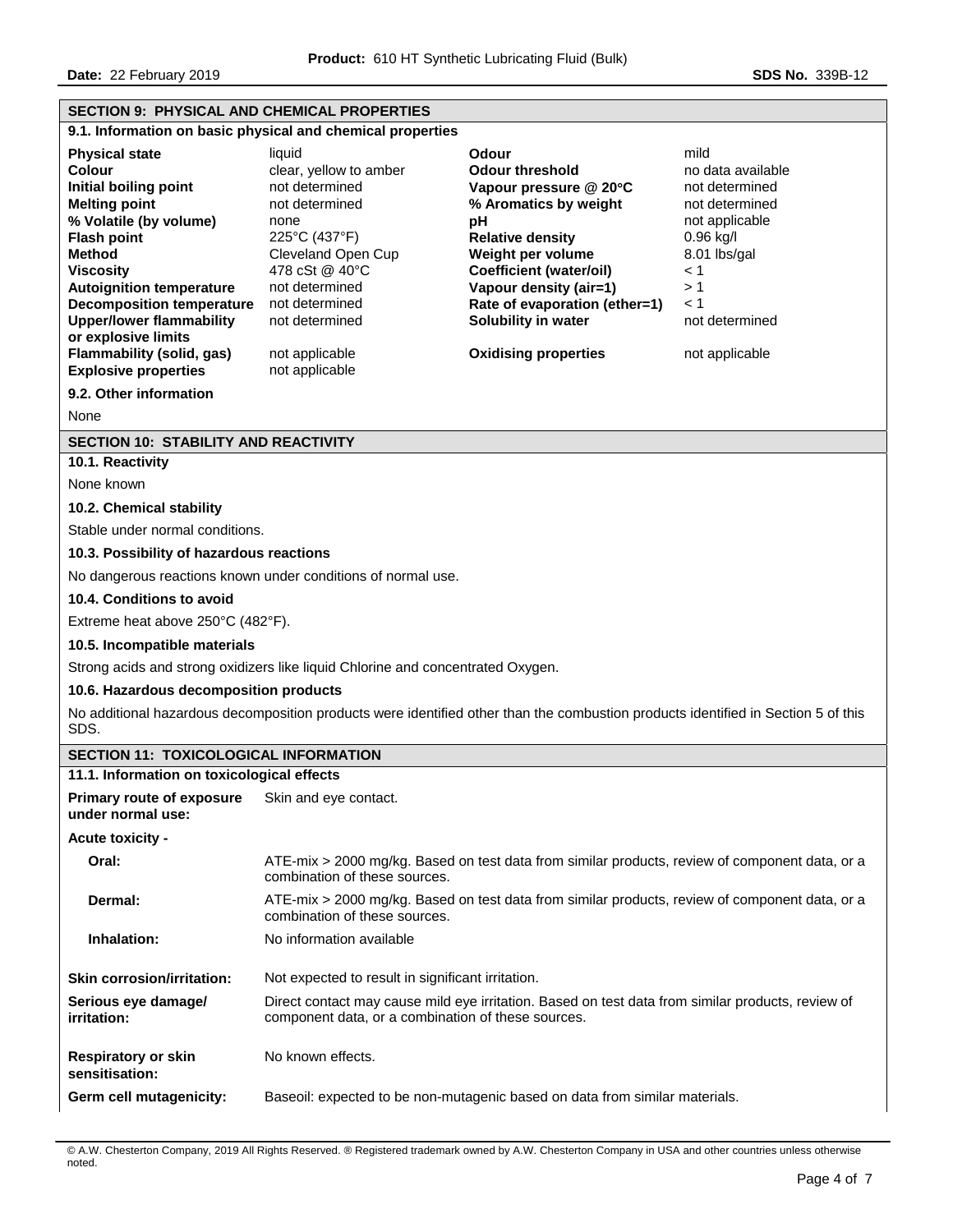| Carcinogenicity:              | This product contains no carcinogens as listed by the National Toxicology Program (NTP), the<br>International Agency for Research on Cancer (IARC), the Occupational Safety and Health<br>Administration (OSHA) or the European Chemicals Agency (ECHA). |
|-------------------------------|----------------------------------------------------------------------------------------------------------------------------------------------------------------------------------------------------------------------------------------------------------|
| <b>Reproductive toxicity:</b> | Baseoil: based on available data, the classification criteria are not met.                                                                                                                                                                               |
| STOT – single exposure:       | Baseoil: not expected to cause toxicity.                                                                                                                                                                                                                 |
| STOT – repeated exposure:     | Baseoil: based on available data, repeated exposures are not anticipated to cause significant<br>adverse effects.                                                                                                                                        |
| <b>Aspiration hazard:</b>     | Based on available data, the classification criteria are not met.                                                                                                                                                                                        |
| Other information:            | None known                                                                                                                                                                                                                                               |

# **SECTION 12: ECOLOGICAL INFORMATION**

Ecotoxicological data have not been determined specifically for this product. The information given below is based on a knowledge of the components and the ecotoxicology of similar substances.

# **12.1. Toxicity**

Not expected to be harmful to aquatic organisms.

### **12.2. Persistence and degradability**

Oil products, improperly released to the environment, can cause ground and water pollution. Polyol ester, Baseoil: not readily biodegradable.

### **12.3. Bioaccumulative potential**

Polyol ester, Baseoil: bioconcentration in aquatic organisms is not expected to be significant.

# **12.4. Mobility in soil**

Liquid. Insoluble in water. In determining environmental mobility, consider the product's physical and chemical properties (see Section 9).

# **12.5. Results of PBT and vPvB assessment**

Not available

# **12.6. Other adverse effects**

None known

# **SECTION 13: DISPOSAL CONSIDERATIONS**

## **13.1. Waste treatment methods**

Incinerate absorbed material with a properly licensed facility. Check local, state and national/federal regulations and comply with the most stringent requirement. Unused product is not classified as a hazardous waste according to 2008/98/EC.

# **SECTION 14: TRANSPORT INFORMATION**

| 14.1. UN number                    |                              |
|------------------------------------|------------------------------|
| ADG/ADR/RID/ADN/IMDG/ICAO:         | <b>NOT APPLICABLE</b>        |
| TDG:                               | <b>NOT APPLICABLE</b>        |
| US DOT:                            | <b>NOT APPLICABLE</b>        |
| 14.2. UN proper shipping name      |                              |
| ADG/ADR/RID/ADN/IMDG/ICAO:         | NON-HAZARDOUS, NON REGULATED |
| TDG:                               | NON-HAZARDOUS, NON REGULATED |
| US DOT:                            | NON-HAZARDOUS, NON REGULATED |
| 14.3. Transport hazard class(es)   |                              |
| ADG/ADR/RID/ADN/IMDG/ICAO:         | <b>NOT APPLICABLE</b>        |
| TDG:                               | <b>NOT APPLICABLE</b>        |
| US DOT:                            | <b>NOT APPLICABLE</b>        |
| 14.4. Packing group                |                              |
| ADG/ADR/RID/ADN/IMDG/ICAO:         | <b>NOT APPLICABLE</b>        |
| TDG:                               | <b>NOT APPLICABLE</b>        |
| US DOT:                            | <b>NOT APPLICABLE</b>        |
| 14.5. Environmental hazards        |                              |
| <b>NOT APPLICABLE</b>              |                              |
| 14.6. Special precautions for user |                              |
| <b>NOT APPLICABLE</b>              |                              |

<sup>©</sup> A.W. Chesterton Company, 2019 All Rights Reserved. ® Registered trademark owned by A.W. Chesterton Company in USA and other countries unless otherwise noted.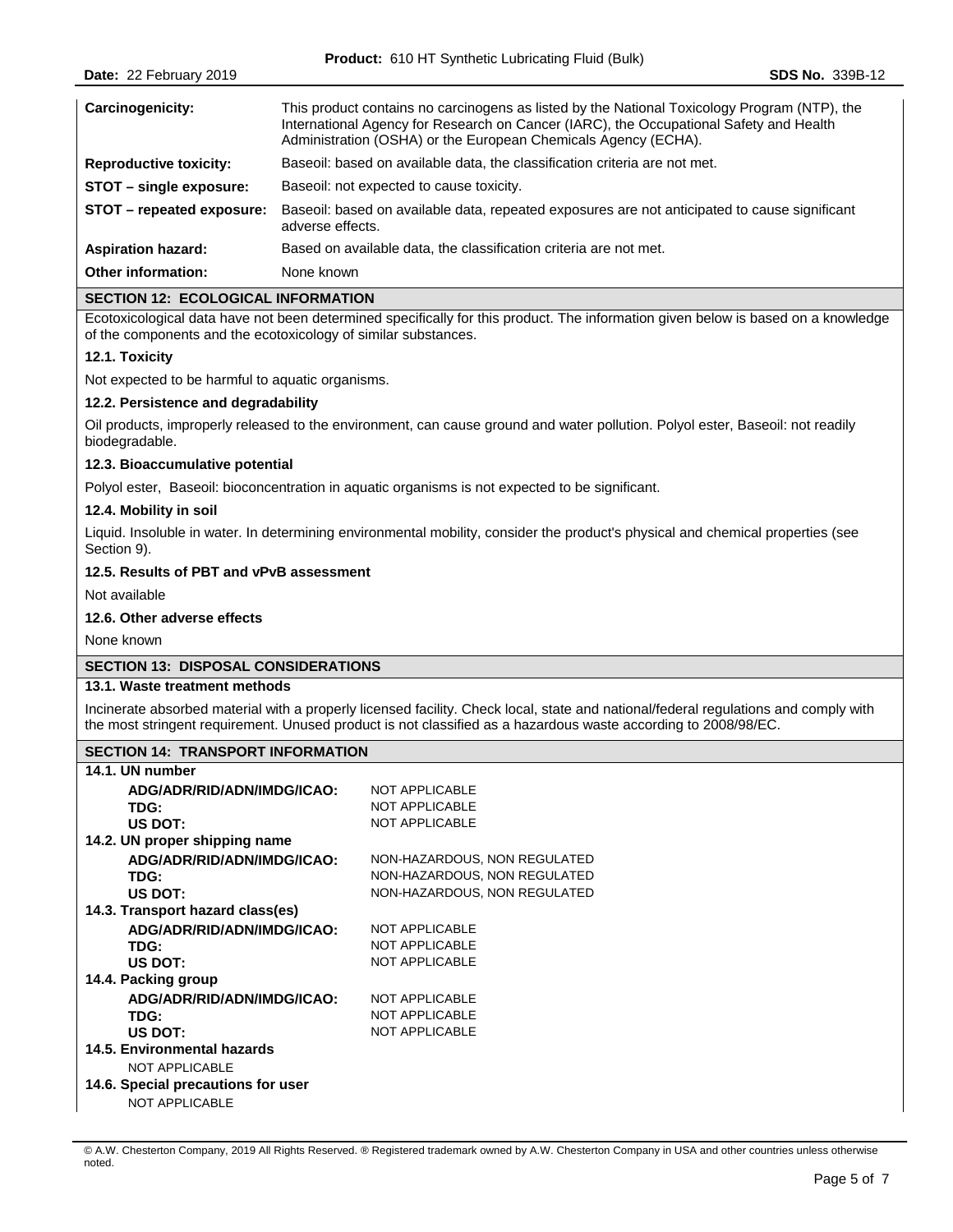| <b>NOT APPLICABLE</b>                  | 14.7. Transport in bulk according to Annex II of MARPOL73/78 and the IBC Code                                                                |
|----------------------------------------|----------------------------------------------------------------------------------------------------------------------------------------------|
| 14.8. Other information                |                                                                                                                                              |
| NOT APPLICABLE                         |                                                                                                                                              |
|                                        | <b>SECTION 15: REGULATORY INFORMATION</b>                                                                                                    |
|                                        | 15.1. Safety, health and environmental regulations/legislation specific for the substance or mixture                                         |
| 15.1.1. EU regulations                 |                                                                                                                                              |
| <b>Authorisations under Title VII:</b> | Not applicable                                                                                                                               |
|                                        | <b>Restrictions under Title VIII: None</b>                                                                                                   |
| Other EU regulations: None             |                                                                                                                                              |
| 15.1.2. National regulations           |                                                                                                                                              |
| <b>US EPA SARA TITLE III</b>           |                                                                                                                                              |
| 312 Hazards:                           | 313 Chemicals:                                                                                                                               |
| None                                   | None                                                                                                                                         |
| Other national regulations:            | None                                                                                                                                         |
|                                        | 15.2. Chemical safety assessment                                                                                                             |
|                                        | No Chemical Safety Assessment has been carried out for this substance/mixture by the supplier.                                               |
|                                        | <b>SECTION 16: OTHER INFORMATION</b>                                                                                                         |
| <b>Abbreviations</b>                   | ADG: Australian Dangerous Goods Code<br>ADN: European Agreement concerning the International Carriage of Dangerous Goods by Inland Waterways |
| and acronyms:                          | ADR: European Agreement concerning the International Carriage of Dangerous Goods by Road                                                     |
|                                        | ATE: Acute Toxicity Estimate                                                                                                                 |
|                                        | <b>BCF: Bioconcentration Factor</b>                                                                                                          |
|                                        | cATpE: Converted Acute Toxicity point Estimate<br>CLP: Classification Labelling Packaging Regulation (1272/2008/EC)                          |
|                                        | ES: Exposure Standard                                                                                                                        |
|                                        | GHS: Globally Harmonized System                                                                                                              |
|                                        | ICAO: International Civil Aviation Organization                                                                                              |
|                                        | IMDG: International Maritime Dangerous Goods                                                                                                 |
|                                        | LC50: Lethal Concentration to 50 % of a test population                                                                                      |
|                                        | LD50: Lethal Dose to 50% of a test population<br><b>LOEL: Lowest Observed Effect Level</b>                                                   |
|                                        | N/A: Not Applicable                                                                                                                          |
|                                        | NA: Not Available                                                                                                                            |
|                                        | NOEC: No Observed Effect Concentration                                                                                                       |
|                                        | NOEL: No Observed Effect Level<br>OECD: Organization for Economic Co-operation and Development                                               |
|                                        | PBT: Persistent, Bioaccumulative and Toxic substance                                                                                         |
|                                        | (Q)SAR: Quantitative Structure-Activity Relationship                                                                                         |
|                                        | REACH: Registration, Evaluation, Authorisation and Restriction of Chemicals Regulation (1907/2006/EC)                                        |
|                                        | REL: Recommended Exposure Limit<br>RID: Regulations concerning the International Carriage of Dangerous Goods by Rail                         |
|                                        | SDS: Safety Data Sheet                                                                                                                       |
|                                        | STEL: Short Term Exposure Limit                                                                                                              |
|                                        | STOT RE: Specific Target Organ Toxicity, Repeated Exposure                                                                                   |
|                                        | STOT SE: Specific Target Organ Toxicity, Single Exposure<br>TDG: Transportation of Dangerous Goods (Canada)                                  |
|                                        | TWA: Time Weighted Average                                                                                                                   |
|                                        | US DOT: United States Department of Transportation                                                                                           |
|                                        | vPvB: very Persistent and very Bioaccumulative substance                                                                                     |
|                                        | WEL: Workplace Exposure Limit<br>WHMIS: Workplace Hazardous Materials Information System                                                     |
|                                        | Other abbreviations and acronyms can be looked up at www.wikipedia.org.                                                                      |